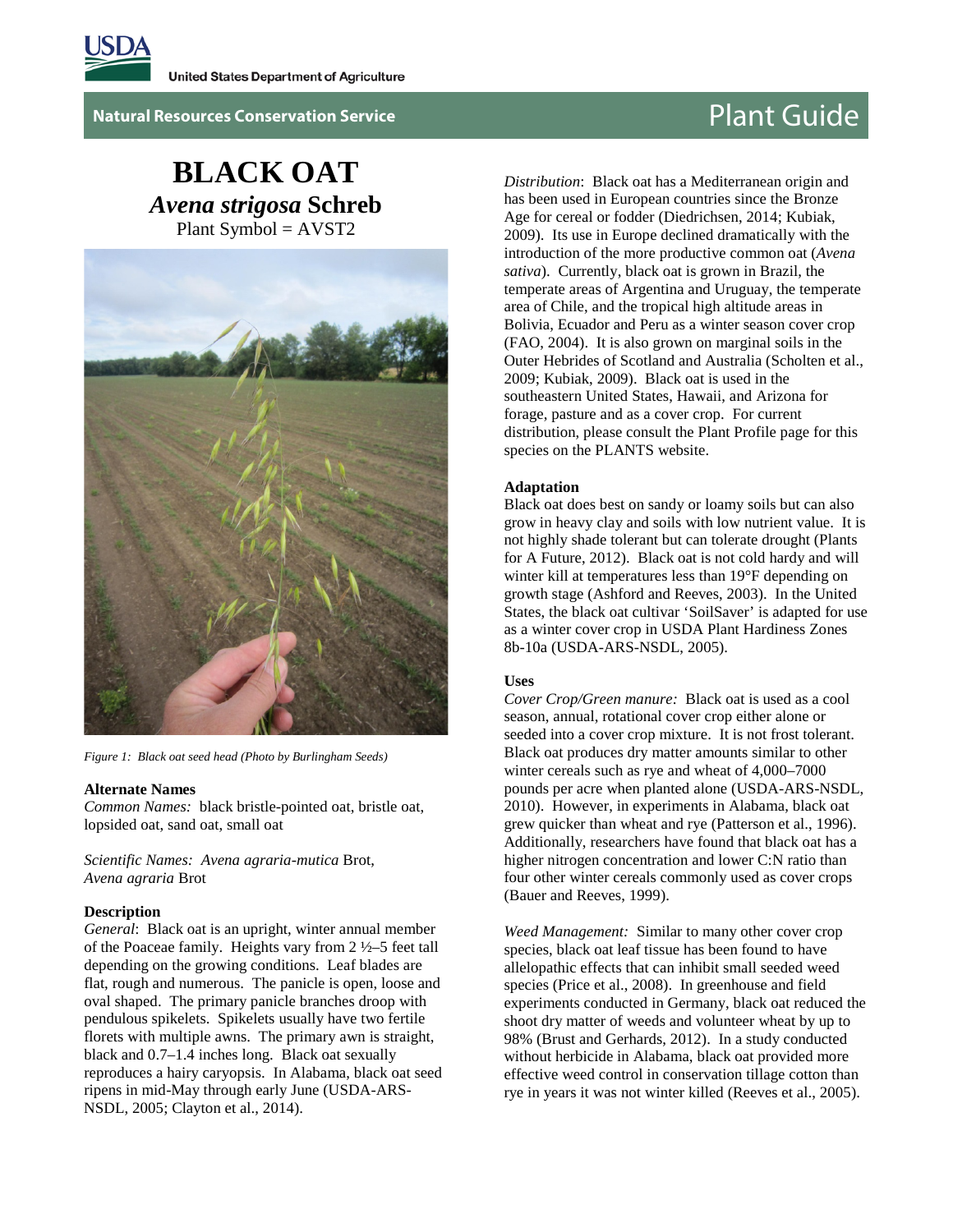*Pest Management:* Black oat has been shown to have a high resistance to barley yellow dwarf virus (Comeau, 1984), and most studies indicate that black oat is resistant to, or inhibits, some species of nematodes. In a greenhouse study of 52 plant species suitable for cover crops, a Brazilian black oat cultivar was shown to be resistant to root-knot nematode (Lima et al., 2009). In a study in Connecticut, fewer lesion nematodes were found in the roots of strawberry plants grown in a plot previously planted to 'Saia' black oat, than plots planted to sorghum-sudangrass (*Sorghum bicolor x S. Sudanese*) or common oats (*Avena sativa*) (LaMondia et al., 2002). Another black oat cultivar, 'Pratex', was selected for its ability to suppress or control nematodes (Diedrichsen, 2014). However, a study in Israel found one black oat cultivar, 'Saia', infested with root knot nematode (Oka et al., 2003).

*Forage:* Black oat is considered an excellent feed for cattle due to its high nutritional value and good digestibility (Restelatto et al., 2013). Nitrogen application has been found to have a large effect on the crude protein content of black oat forage. In a Brazilian study, the crude protein content of black oat ranged from 180–249 grams crude protein per kilogram of dry matter (Restelatto et al., 2013). Black oat has also been studied as forage for dairy cows in North Vietnam. In the study, the traditional diets of cows were compared to diets supplemented with black oat forage. Cows fed with the black oat diet had a higher milk persistency and milk yield than cows receiving the traditional diets (Salgado et al., 2013).

*Phytoextraction:* In Japan, black oat is being studied for its use in phytoextraction of cadmium on agricultural soils. These laboratory studies have found that black oat possesses greater potential for cadmium accumulation and tolerance than other common crops (Uraguchi et al., 2006).

*Other uses:* Oils extracted from black oat seed are used in cosmetics as skin and hair moisturizers (CosIng, 2014). Black oat grains can be used for cooking and can also be roasted and used as a coffee substitute (Plants for a Future, 2012).

### **Ethnobotany**

Historically, black oat is believed to have been the primary oat crop grown in Europe, particularly on poor or marginal soils (Kuszewska and Korniak, 2009). As the more productive common oat became more frequently used, black oat came to be regarded as a tolerated weed of common oat crops. With improved seed cleaning techniques, European black oat populations have dropped with some local cultivars reaching extinction (Diedrichsen, 2014). Small populations of black oat survive in areas where common oats do not produce seed without significant inputs (Podyma et al., 2002; Scholten, 2009). Efforts to revive black oat cultivation in Europe

are ongoing in order to maintain the gene bank of oat species (Diedrichsen, 2014; Podyma et al., 2002; Scholten, 2009).

#### **Status**

This plant may become weedy or invasive in some regions or habitats and may displace desirable vegetation if not properly managed. Please consult with your local NRCS Field Office, Cooperative Extension Service office, state natural resource, or state agriculture department regarding its status and use.

Please consult the PLANTS Web site [\(http://plants.usda.gov/\)](http://plants.usda.gov/) and your State Department of Natural Resources for this plant's current status (e.g., threatened or endangered species, state noxious status, and wetland indicator values).

#### **Planting Guidelines**

Black oat can be established in conventional, reduced tillage, or no-till cropping systems with drill seeding or broadcasting. Recommended planting dates within a region are similar to common oat (USDA-ARS-NSDL, 2005). The recommended seeding depth for black oat is also similar to common oat,  $1-1\frac{1}{2}$  inches (McGregor, 2014).

If planting black oat for cover crop, pest management, and/or weed control, some general recommendations are to broadcast seed at 100 lbs. per acre or drill seed at 50– 70 lbs. per acre (Malin, 2014; USDA-ARS-NSDL, 2010). Lower seeding rates are typically used if planting black oat for other purposes or with other species. For the best seeding rates, methods, and practices for your area contact your local NRCS office or Extension service.

### **Management**

*Fertilization:* Fertilizer application frequency and amounts will vary with the goals of the planting. Soils should be tested prior to planting to determine fertilizer requirements. Black oat biomass will increase with the amount of nitrogen applied. Applications of 60–80 lbs. of nitrogen/acre are common in seed production fields (Malin, 2014).

*Forage/grazing management:* In Australia, an experiment varying the height and frequency of defoliation on the dry matter yield of black oat found that defoliation every six weeks at a cutting height of 2 inches resulted in the highest dry matter yield but the plants had less tillers (Lowe and Bowdler, 1988).

*Cover crop termination:* Black oat can be killed with herbicide, tillage, mowers, and/or a roller crimper. The most effective termination method is largely determined by the developmental stage of the black oat at the termination date. In a study conducted in Alabama, the most effective and economical method found to kill black oat at anthesis was the combination of a roller crimper and herbicide (Ashford and Reeves, 2003). When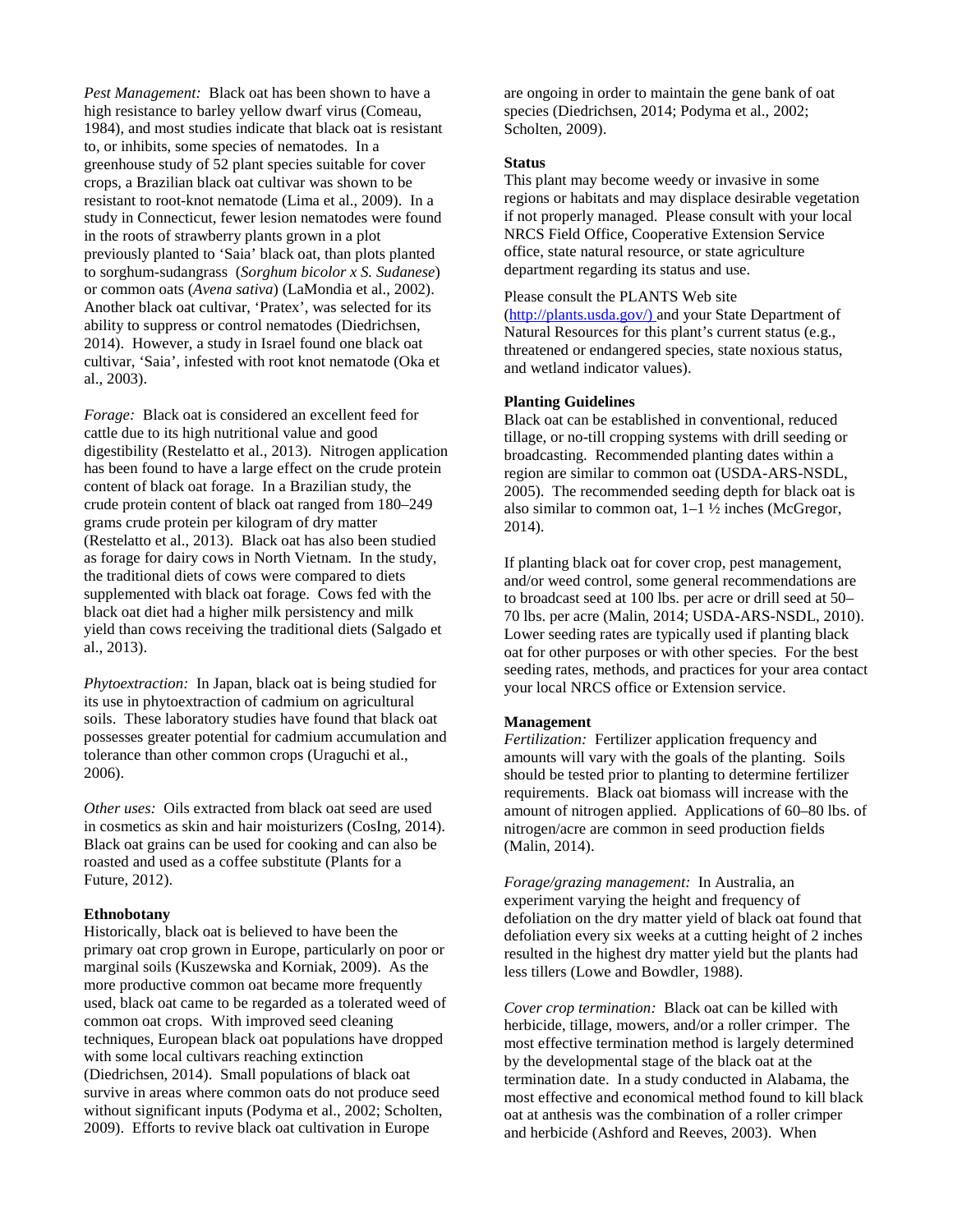termination occurs at the early milk stage or later, the use of herbicides may be eliminated. In greenhouse and field trials conducted in Canada, termination of black oats at flowering rather than at maturity lowered the percentage incidence of leaf spot in residues (Fernandez and Santos, 1992).

#### **Pests and Potential Problems**

Depending on the cultivar studied, black oat is reported to be moderately susceptible or moderately resistant to crown and stem rusts (FAO, 2004; USDA-ARS-NSDL, 2005). Seed yield reductions are seen in black oat with leaf rust, stem rust and leaf spot but do not affect forage production and soil coverage (USDA-ARS-NSDL, 2005). Grain can also be affected by fusarium head blight and ergot (FAO, 2004). Black oat seed producers in Oregon have reported treating stands for control of the cereal leaf beetle (McGregor, 2014). Please contact your local agricultural extension specialist for assistance in proper identification of diseases and/or insect pests in your fields.

# **Environmental Concerns**

Black oat is considered a weed or a contaminant in common oat crops or production fields in many countries. When used as a green manure/cover crop in a corn seed production rotation in Hawaii, producers do not let the black oat produce seed to prevent a weed issue in the subsequent corn seed crop (Malin, 2014).

Please consult with your local NRCS Field Office, Cooperative Extension Service office, state natural resource, or state agriculture department regarding its status and use. Weed information is also available from the PLANTS Web site at http://plants.usda.gov/.

### **Control**

Please contact your local agricultural extension specialist or county weed specialist to learn what works best in your area and how to use it safely. Always read label and safety instructions for each control method. Trade names and control measures appear in this document only to provide specific information. USDA NRCS does not guarantee or warranty the products and control methods named, and other products may be equally effective.

# **Seeds and Plant Production**

When planting for seed production, a firm weed free seedbed is needed. Seeds should be planted 1–1 ½ inches deep depending on soil textures. The recommended seeding rate is approximately 20 pure live seeds (PLS) per square foot or 40 PLS lbs/acre. Expected seed yields range from 800 to 1400 lbs/acre (USDA-ARS-NSDL, 2005).

Fertilizer applications should be based upon soil tests. The nutrient requirements of black oat seed production are similar to that of common oat with applications of 60- 80 lbs. of nitrogen per acre (McGregor, 2014). Chemical control of insects and diseases should follow

recommendations for common oat (USDA-ARS-NSDL, 2005).

Black oat seed is harvested by direct combine if standing. If the crop is lodged, it is first swathed, allowed to dry, and then combined (McGregor, 2014). Seed is cleaned with a standard screen cleaner and an indent cylinder separator (McGregor, 2014).

# **Cultivars, Improved, and Selected Materials (and area of origin)**

The only cultivar of black oat currently available in the US is 'SoilSaver'. 'SoilSaver' is a joint release between Auburn University and the Institute of Agronomy of Paraná, Brazil (IAPAR). It was selected for increased cold tolerance by Auburn University and USDA-ARS researchers from a population of 'IAPAR-61-Ibiporã', a public variety released by IAPAR and the Parananese Commission for Evaluation of Forages. Pratex black oat is a release developed in northern Germany. It was selected for its ability to suppress or control root lesion nematodes and stubby root knot nematodes. Other common cultivars of black oat include 'Saia', 'IAPAR-61-Ibiporã' and 'São Carlos'.

Cultivars should be selected based on the local climate, resistance to local pests, and intended use. Consult with your local land grant university, local extension or local USDA NRCS office for recommendations on adapted cultivars for use in your area**.**

### **Literature Cited**

- Antony, T. 2007. Evaluation of Black Oat (Avena Strigosa Schreb.) Germplasm. Master's Thesis. Auburn University, Auburn, AL. http://etd.auburn.edu/handle/10415/219 (verified Jan 2014).
- Ashford, D. L. and D. W. Reeves. 2003. Use of a mechanical roller-crimper as an alternative kill method for cover crops. American Journal of Alternative Agriculture 18: 37–45.
- Bauer, P. J. and D. W. Reeves. 1999. A Comparison of Winter Cereal Species and Planting Dates as Residue Cover for Cotton Grown with Conservation Tillage. Crop Science 39: 1824–1830.
- Brust, J. and R. Gerhards. 2012. Lopsided oat (Avena strigosa) as a new summer annual cover crop for weed suppression in Central Europe. In:  $25<sup>th</sup>$ German Conference on Weed Biology and Weed Control, Braunschweig, Germany. 13-15 March. The Institute for Geoecology of the TU Braunschweig and the Weed Science Working Group of the Deutsche Phytomedizinische Gesellschaft and The Julius Kühn Institute. p. 257–264. http://pub.jki.bund.de/index.php/JKA/article/view/17

40 (verified Jan 2014).

Clayton, W. D., M. Vorontsova, K. T. Harman and H. Williamson. 2014. Avena strigosa. In: Grass Base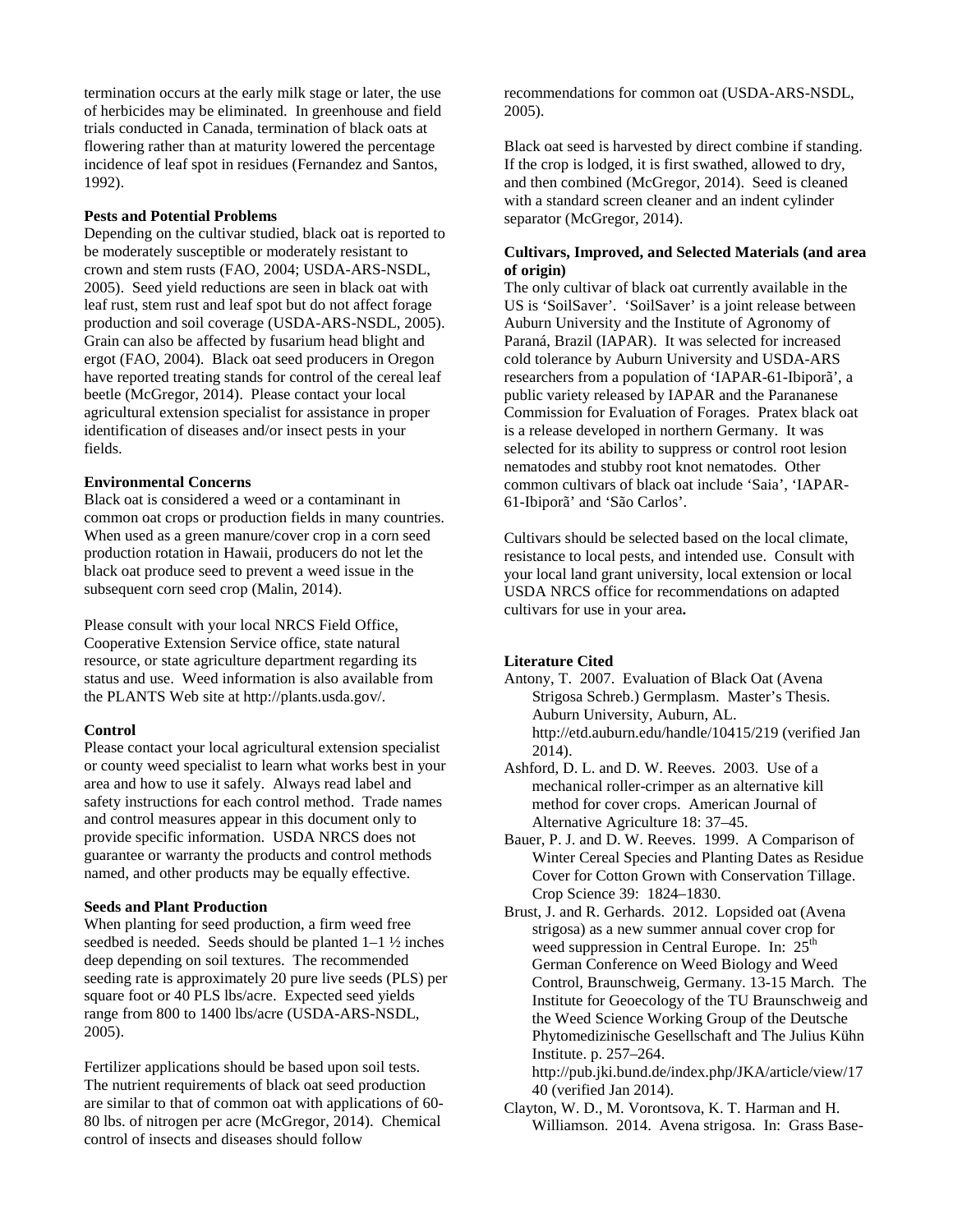The Online World Grass Flora. Kew Royal Botanic Gardens. http://www.kew.org/data/grassesdb/www/imp01116.htm (verified Jan 2014).

Comeau, A. 1984. Barley Yellow Dwarf Virus Resistance in the Genus Avena. Euphytica 33: 49– 55.

Diedrichsen, A. 2014. Characterization of Bristle Oat (Avena strigosa Schreb. s.l.), a Nordic-Canadian-German Cooperation. Available at http://www.nordgen.org/index.php/en/content/view/f ull/1686 (verified Jan 2014). NordGen Plants, Alnarp, Sweden.

European Commission Database on cosmetic substances and ingredients (CosIng). 2009. Avena Strigosa Seed Extract. Available at http://ec.europa.eu/consumers /cosmetics/cosing/index.cfm?fuseaction=search.simpl e (verified April 2014). European Commission Health and Consumers. Brussels, Belgium.

Dunn, E. E. 1981. Cropping the Machair. Sand Dune Machair 3: 6–7.

Fernandez, M.R. and H.P. dos Santos. 1992. Contribution of Avena spp., used in crop rotation systems under conservation tillage, to the inoculum levels of some cereal pathogens. Canadian Journal of Plant Pathology 14: 277–277.

Food and Agriculture Organization (FAO). 2004. Fodder Oats: a world overview. Plant Production and Protection Series No. 33. Available at http://www.fao.org/docrep/008/y5765e/y5765e00.ht m#Contents (verified Jan 2014). Food and Agriculture Organization of the United Nations, Rome, Italy.

Kubiak, K. 2009. Genetic diversity of Avena strigosa Schreb. ecotypes on the basis of isoenzyme markers. Biodiversity: Research and Conservation 15: 23–28.

Kuszewska, K and T. Korniak. 2009. Bristle Oat (Avena strigosa Schreb.)- a weed or a useful plant?. Herba Polonica 55: 341–347. Available at http://www.herbapolonica.pl/magazinesfiles/3706730-Pages%20from%20Herba\_3-46.pdf (verified April 2014).

LaMondia, J. A., W. H. Elmer, T.L. Mervosh and R.S. Cowles. 2002. Integrated management of strawberry pests by rotation and intercropping. Crop Protection 21: 837–846.

Lima, E. A., J. K. Mattos, A. W. Moita, R. G. Carneiro and R.M.D.G. Carneiro. 2009. Host status of different crops for Meloidogyne ethiopica control. Tropical Plant Pathology 34: 152–157.

Lowe, K.F. and T.M. Bowdler. 1988. Effects of height and frequency of defoliation on the productivity of irrigated oats (Avena strigosa cv. Saia) and perennial ryegrass (Lolium perenne cv. Kangaroo Valley), grown alone or with barrel medic (Medicago truncatula cv. Jemalong). Australian Journal of Experimental Agriculture 28: 57–67.

Malin, B. 2014. Personal Communication/Black oat production and use in Hawaii and Arizona. Desert Sun Marketing. Phoenix, AZ.

McGregor, M. 2014. Personal Communication/Seed production of black oat. Burlingham Seeds. Rickreall, OR.

Oka, Y., G. Karssen and M. Mor. 2004. First Report of the Root-Knot Nematode Meloidogyne marylandi on Turfgrasses in Israel. Plant Disease 88: 309.

Patterson, M. J., D. W. Reeves and B. E. Gamble. 1996. Weed Management with Black Oat (Avena strigosa) in No-Till Cotton. In: Proceedings Beltwide Cotton Conferences, Nashville, TN. 9-12 January. National Cotton Council, Memphis,TN. 2: 1557–1558.

Plants for a Future. 2012. Avena strigosa. Available at http://www.pfaf.org/user/Plant.aspx?LatinName=Ave na+strigosa (verified April 2014). Dawlish, England.

Podyma, W. M., Scholten and E. Bettencourt. 2005. Avena strigosa (Schreb.) in north-western Europe: a historical landrace without crop wild relatives? In The First International Conference on Crop Wild Relative Conservation and Use. 14-17 Sept. The European Crop Wild relative Diversity Assessment and Conservation Forum. Forum Case Studies. Available at http://www.pgrforum.org/Documents /Conference\_posters/Avena\_casestudy.pdf (verified April 2014).

Price, A. J., D.W. Reeves and M. G. Patterson. 2006. Evaluation of weed control provided by three winter cereals in conservation tillage soybean. Renewable Agriculture and Food Systems 21: 159–164.

Price, A.J., M.E. Stoll, J.S. Bergtold, F. J. Arriaga, K.S. Balkcom, T.S. Kornecki and R.L. Raper. 2008. Effect of cover crop extracts on cotton and radish radicle elongation. Communications in Biometry and Crop Science 3: 60–66.

Price, A. J., F. J. Arriaga, R. L. Raper, K. S. Balkcom, T. S. Komecki and D. W. Reeves. 2009. Comparison of Mechanical and Chemical Winter Cereal Cover Crop Termination Systems and Cotton Yield in Conservation Agriculture 13: 238–245.

Reeves, D. W., A. J. Price and M. G. Patterson. 2005. Evaluation of Three Winter Cereals for Weed Control in Conservation-Tillage Nontransgenic Cotton. Weed Technology 19: 731–736.

Restelatto, R., P.S. Pavinato, L. R. Sartor and S. J. Paixão. 2013. Production and nutritional value of sorghum and black oat forages under nitrogen fertilization. Grass and Forage Science doi: 10.1111/gfs.12076.

Salgado, P., V.Q. Thang, T. V. Thu, N. X. Trach, V. C. Cuong, P. Lecomte and Dd. Richard. 2013. Oats (Avena strigosa) as winter forage for dairy cows in Vietnam: an on-farm study. Topical Animal Health Production 45: 561–568.

Scholten, M., B. Spoor and N. Green. 2009. Machair corn: management and conservation of a historical machair component. The Glasgow Naturalist 25: 63–71.